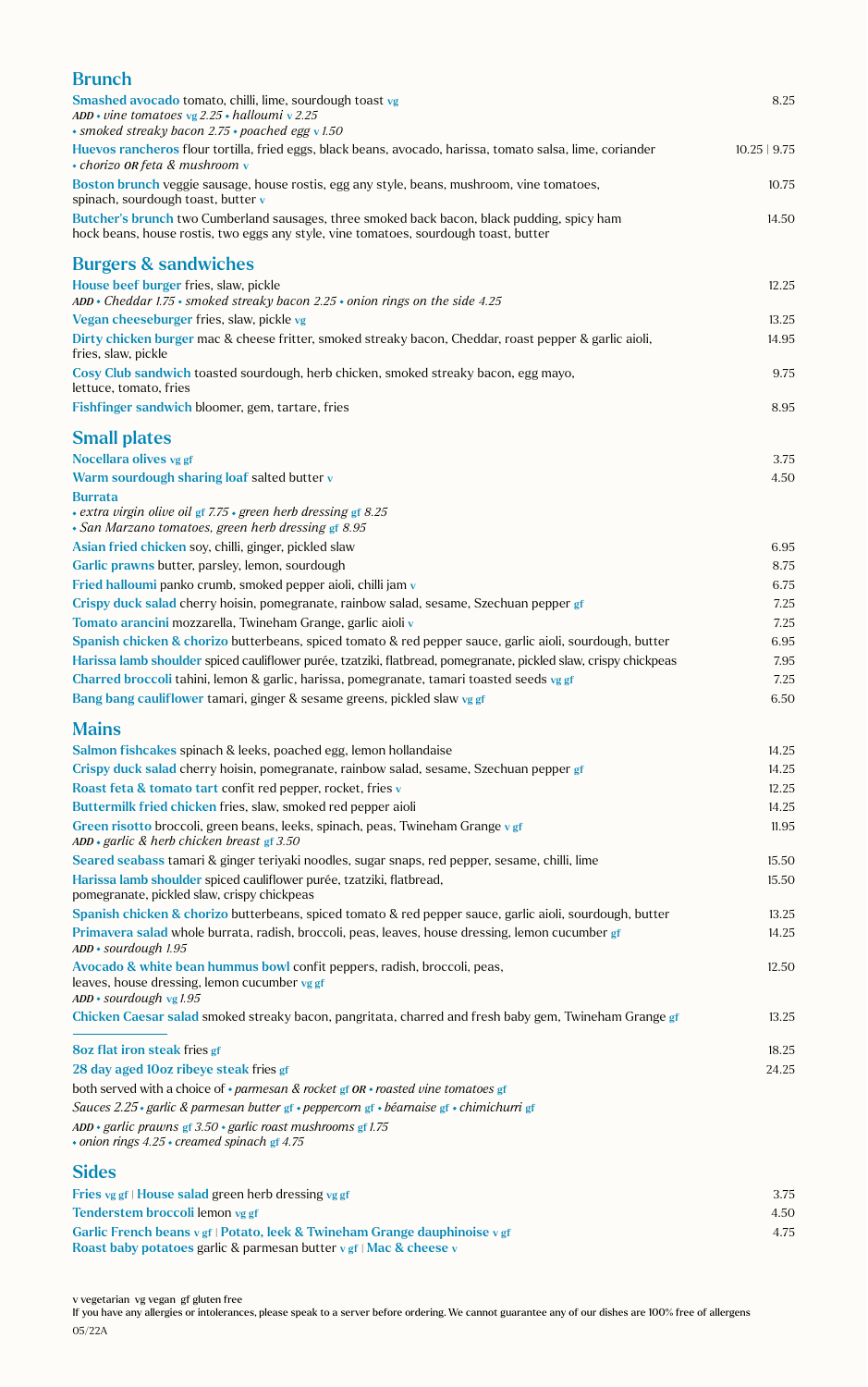# Gluten Free

| <b>Brunch</b>                                                                                                                                                              |       |
|----------------------------------------------------------------------------------------------------------------------------------------------------------------------------|-------|
| GF Smashed avocado tomato, chilli, lime, gf toast vg<br>ADD • vine tomatoes vg gf $2.25$ • halloumi v gf 2.25<br>· smoked streaky bacon gf 2.75 · poached egg v gf 1.50    | 8.25  |
| GF Butcher's brunch two Cumberland sausages, three smoked back bacon, spicy ham hock beans,<br>house rostis, mushroom, two eggs any style, vine tomatoes, gf toast, butter | 14.50 |
| GF Boston brunch veggie sausage, house rostis, egg any style, beans, mushroom, vine tomatoes,<br>spinach, gf toast, butter v                                               | 10.75 |
| GF Vegan fry-up vegan sausage, hash browns, beans, mushroom, vine tomatoes, spinach,<br>gf toast, vegan butter vg                                                          | 9.50  |
| <b>Burgers</b>                                                                                                                                                             |       |
| GF House beef burger fries, slaw, pickle<br>ADD • Cheddar gf 1.75 • smoked streaky bacon gf 2.25                                                                           | 12.25 |
| <b>Small plates</b>                                                                                                                                                        |       |
| <b>GF Nocellara olives vg</b>                                                                                                                                              | 3.75  |
| <b>GF</b> Burrata<br>• extra virgin olive oil 7.75 · green herb dressing 8.25<br>· San Marzano tomatoes, green herb dressing 8.95                                          |       |
| GF Garlic prawns butter, parsley, lemon, gf bread                                                                                                                          | 8.75  |
| GF Crispy duck salad cherry hoisin, pomegranate, rainbow salad, sesame, Szechuan pepper                                                                                    | 7.25  |
| GF Spanish chicken & chorizo butterbeans, spiced tomato & red pepper sauce, garlic aioli, gf bread, butter                                                                 | 6.95  |
| GF Harissa lamb shoulder spiced cauliflower purée, tzatziki, pomegranate, pickled slaw,<br>crispy chickpeas, gf bread                                                      | 7.95  |
| GF Charred broccoli tahini, lemon & garlic, harissa, pomegranate, tamari toasted seeds vg                                                                                  | 7.25  |
| GF Bang bang cauliflower tamari, ginger & sesame greens, pickled slaw vg                                                                                                   | 6.50  |
| <b>Mains</b>                                                                                                                                                               |       |
| GF Crispy duck salad cherry hoisin, pomegranate, rainbow salad, sesame, Szechuan pepper                                                                                    | 14.25 |
| GF Green risotto broccoli, green beans, leeks, spinach, peas, Twineham Grange v<br>ADD · garlic & herb chicken breast gf 3.50                                              | 11.95 |
| GF Vegan spring risotto broccoli, green beans, leeks, spinach, peas vg                                                                                                     | 11.95 |
| GF Harissa lamb shoulder spiced cauliflower purée, tzatziki, pomegranate, pickled slaw,<br>crispy chickpeas, gf bread                                                      | 15.50 |
| GF Spanish chicken & chorizo butterbeans, spiced tomato & red pepper sauce, garlic aioli, gf bread, butter                                                                 | 13.25 |
| GF Primavera salad whole burrata, radish, broccoli, peas, leaves, house dressing, lemon cucumber<br>$ADD \cdot GF$ bread v 1.95                                            | 14.25 |
| GF Avocado & white bean hummus bowl confit peppers, radish, broccoli, peas,<br>leaves, house dressing, lemon cucumber vg<br>$ADD \cdot GF$ bread v 1.95                    | 12.50 |
| GF Chicken Caesar salad streaky bacon, pangritata, charred and fresh baby gem, Twineham Grange                                                                             | 13.25 |
| <b>GF 8oz flat iron steak fries</b>                                                                                                                                        | 18.25 |
| GF 28 day aged 10oz ribeye steak fries                                                                                                                                     | 24.25 |
| both served with a choice of $\cdot$ parmesan & rocket gf OR $\cdot$ roasted vine tomatoes gf                                                                              |       |
| Sauces 2.25 • garlic & parmesan butter gf • peppercorn gf • béarnaise gf • chimichurri gf                                                                                  |       |
| ADD • garlic prawns gf 3.50 • garlic roast mushrooms gf 1.75 • creamed spinach gf 4.75                                                                                     |       |

#### Sides

| <b>GF Garlic French beans vg</b>                  | 4.75 |
|---------------------------------------------------|------|
| GF Tenderstem broccoli lemon vg                   | 4.50 |
| GF House salad green herb dressing vg             | 3.75 |
| GF Roast baby potatoes garlic & parmesan butter v | 4.75 |
| GF Potato, leek & Twineham Grange dauphinoise v   | 4.75 |
| <b>GF</b> Fries vg                                | 3.75 |

If you have any allergies or intolerances, please speak to a server before ordering. We cannot guarantee any of our dishes are 100% free of allergens 05/22A